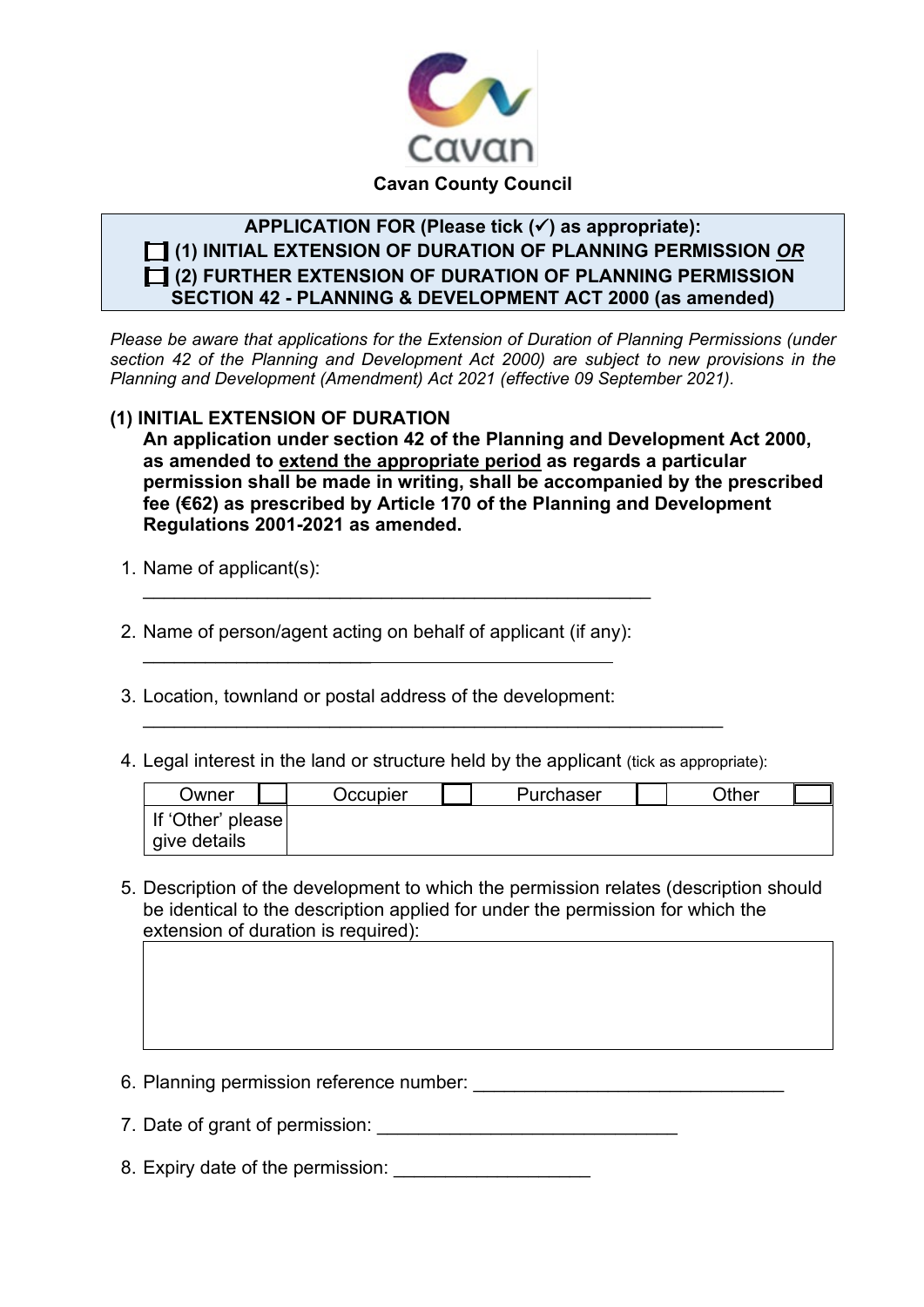- 9. Particulars of the substantial works carried out pursuant to the permission, before the expiration of the appropriate period:
- 10. Date of commencement of the development to which the permission relates:

\_\_\_\_\_\_\_\_\_\_\_\_\_\_\_\_\_\_\_\_\_\_\_\_\_\_\_\_\_\_\_\_\_\_\_\_\_\_\_\_\_\_\_\_\_\_\_\_\_\_\_\_\_\_\_\_\_\_\_\_\_\_

\_\_\_\_\_\_\_\_\_\_\_\_\_\_\_\_\_\_\_\_\_\_\_\_\_\_\_\_\_\_\_\_\_\_\_\_\_\_\_\_\_\_\_\_\_\_\_\_\_\_\_\_\_\_\_\_\_\_\_\_\_\_

\_\_\_\_\_\_\_\_\_\_\_\_\_\_\_\_\_\_\_\_\_\_\_\_\_\_\_\_\_\_\_\_\_\_\_\_\_\_\_\_\_\_\_\_\_\_\_\_\_\_\_\_\_\_\_\_\_\_\_\_\_\_

- 11. Additional period by which the permission is sought to be extended:
- 12. Date on which the development is expected to be completed:

## **(2) FURTHER EXTENSION OF DURATION**

**An application under section 42 of the Planning and Development Act 2000, as amended to extend further the appropriate period as regards a particular permission, shall be made in writing and shall contain the particulars referred to in items 1 to 12 (above) inclusive and the following particulars (13 – 16).** 

13. Particulars of the works (if any) carried out pursuant to the permission since the permission was extended:

\_\_\_\_\_\_\_\_\_\_\_\_\_\_\_\_\_\_\_\_\_\_\_\_\_\_\_\_\_\_\_\_\_\_\_\_\_\_\_\_\_\_\_\_\_\_\_\_\_\_\_\_\_\_\_\_\_\_\_\_\_\_

\_\_\_\_\_\_\_\_\_\_\_\_\_\_\_\_\_\_\_\_\_\_\_\_\_\_\_\_\_\_\_\_\_\_\_\_\_\_\_\_\_\_\_\_\_\_\_\_\_\_\_\_\_\_\_\_\_\_\_\_\_\_

- 14. Period by which the permission is sought to be extended further:
- 15. Date on which the development is expected to be completed:
- 16. Circumstances beyond the control of the person or persons carrying out the development due to which the development has not been completed:

**I hereby declare that, to the best of my knowledge and belief, the information given in this form is correct and accurate and fully compliant with the Planning and Development Act 2000, as amended, and the regulations made there-under:**

Signed: \_\_\_\_\_\_\_\_\_\_\_\_\_\_\_\_\_\_\_\_\_\_\_\_\_\_\_\_\_\_\_\_\_ Date: \_\_\_\_\_\_\_\_\_\_\_\_\_\_\_\_

(Applicant or agent as appropriate)

**Return completed form to: Planning Section Cavan County Council, Johnston Central Library, Farnham Street, Cavan T. (049) 4378300 E: plan@cavancoco.ie**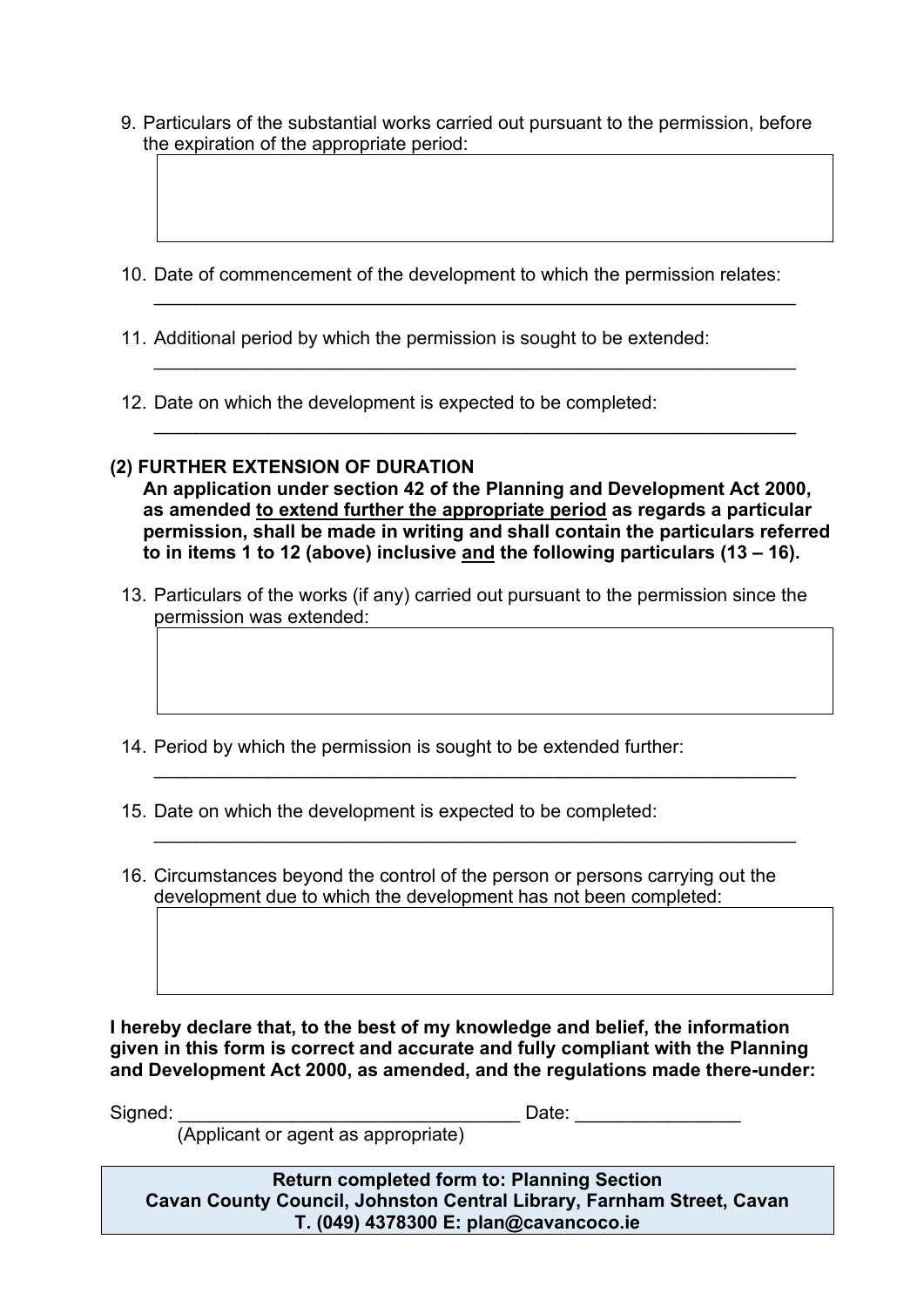# **ADDITIONAL CONTACT INFORMATION**  *Not to Be Made Available with the Public File*

## **Applicant(s)**

| Address   |  |
|-----------|--|
| Telephone |  |
| Email     |  |

# **Person/Agent acting on behalf of applicant (if any)**

| Address   |  |
|-----------|--|
| Telephone |  |
| Email     |  |

*Please advise to whom all correspondence should be sent:* **[ ] Applicant(s) [ ] Agent**

| <b>FOR OFFICE USE ONLY</b> |  |  |
|----------------------------|--|--|
| Fee Received               |  |  |
| Receipt No.                |  |  |
| <b>Receipt Date</b>        |  |  |